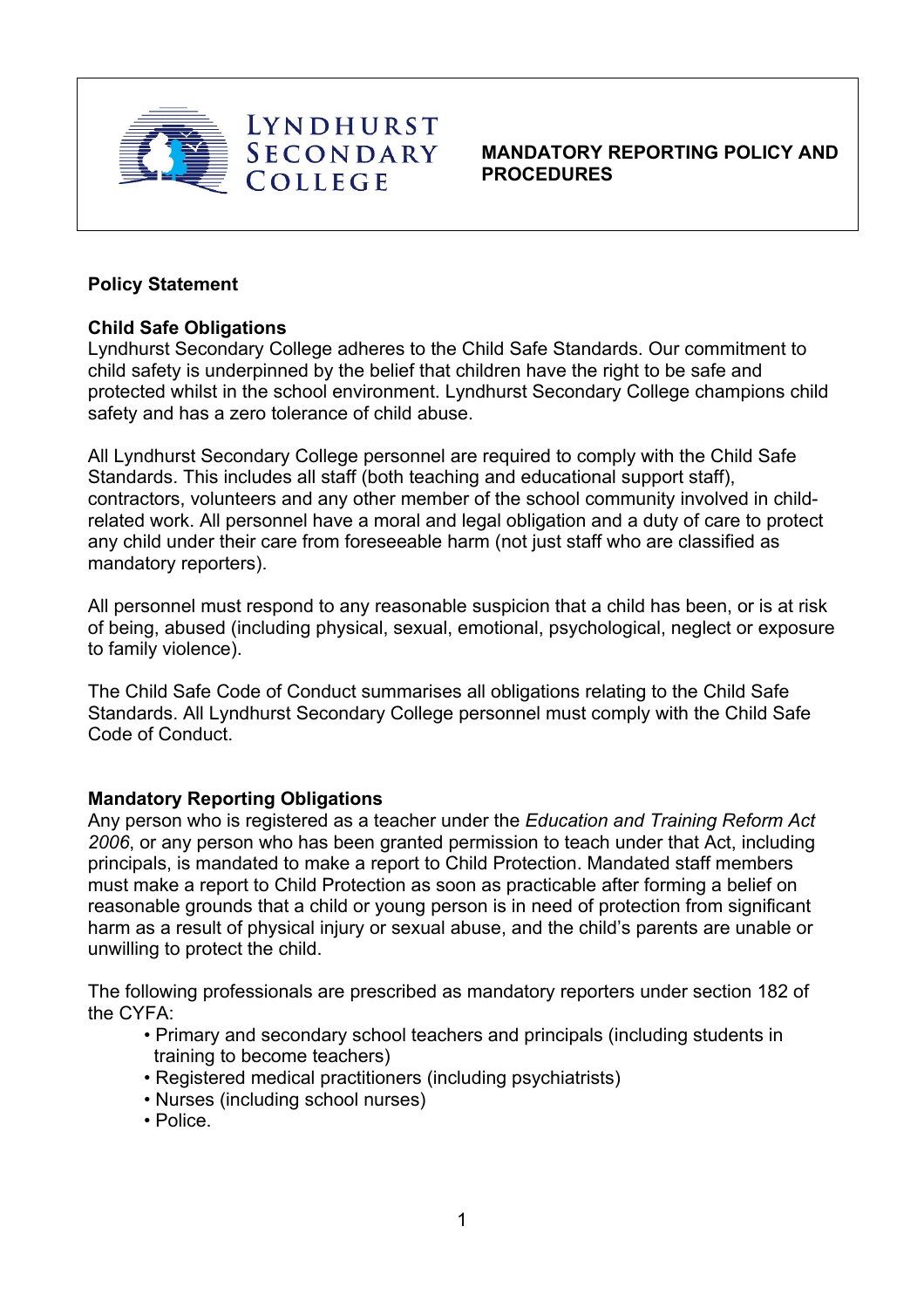# **Forming a belief on reasonable grounds**

A person may form a belief on reasonable grounds that a child is in need of protection, after becoming aware that a child or young person's health, safety or wellbeing is at risk and the child's parents are unwilling or unable to protect the child.

There may be reasonable grounds for forming such a belief if:

- a child or young person states that they have been abused
- a child or young person states that they know someone who has been abused (sometimes the child may be talking about themselves)
- someone who knows the child or young person states that the child or young person has been abused
- a child shows signs of being abused
- the staff member is aware of persistent family violence or parental substance misuse, psychiatric illness or intellectual disability that is impacting on the child or young person's safety, stability or development
- the staff member observes signs or indicators of abuse, including non-accidental or unexplained injury, persistent neglect, poor care or lack of appropriate supervision
- a child's actions or behaviour may place them at risk of significant harm and the child's parents are unwilling or unable to protect the child.

# **Reporting a belief**

Lyndhurst Secondary College requires all school personnel to immediately report their belief that a child has been abused or is at risk of abuse to a member of the Principal Class or Wellbeing team, who will advise personnel of the actions required.

A report must be made as soon as practicable after forming the belief and on each occasion on which they become aware of any further reasonable grounds for the belief.

Lyndhurst Secondary College personnel are required to discuss any concerns about the safety and wellbeing of students with a member of Principal Class or a member of the Wellbeing team. If a Principal Class member, or member of the Wellbeing or Leadership team does not wish to make a report, this does not discharge the person's obligation to do so if they have formed a reasonable belief that abuse may have occurred. If the person's concerns continue, even after consultation with the Principal or member of the Wellbeing or Leadership team, that person is still legally obliged to make a report of their concerns.

If one member of the school personnel has a different view from another member of the school personnel about making a report and they continue to hold the belief that a child is in need of protection, that person is obliged to make a report to Child Protection.

There may be times when two or more people, for example a teacher and a principal, have formed a belief about the same child or young person on the same occasion. In this situation it is sufficient for only one of the people to make a report. The other person is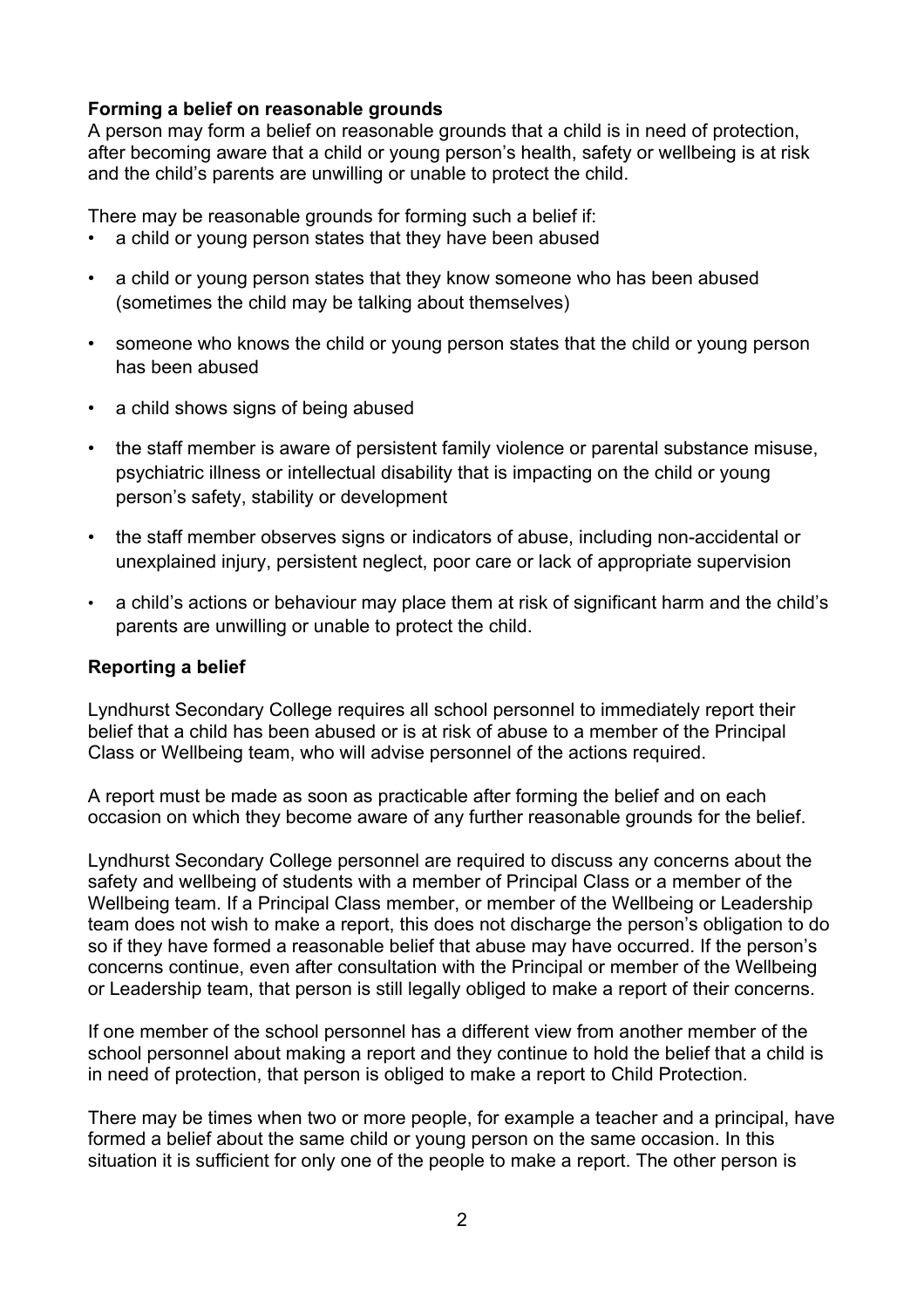obliged to ensure that the report has been made and that all of the grounds for their own belief were included in the report made by the other person.

All personnel must maintain documentation of all actions taken relating to forming a belief of child abuse and making a report.

Staff **do not require** the permission of parents, carers or guardians to make a report to Child Protection. Staff should not inform parents, carers or guardians that they have made a report to Child Protection or Victoria Police until advised that they are able to do so by Child Protection or Vitoria Police.

In most circumstances, Child Protection will inform the reporter of the outcome of the report. When the report is classified by Child Protection as a Wellbeing Report, Child Protection will, in turn, make a referral to Child FIRST.

## **Note: The role of investigating an allegation of child abuse rests solely with Child Protection and/or Victoria Police.**

# **Protecting the identity of the reporter**

Confidentiality is provided for reporters under the Child Youth and Families Act (2005). The CYFA prevents disclosure of the name or any information likely to lead to the identification of a person who has made a report in accordance with legislation, except in specific circumstances.

The identity of a reporter must remain confidential unless:

- the reporter chooses to inform the child, young person or family of the report
- the reporter consents in writing to their identity being disclosed
- a court or tribunal decides that it is necessary for the identity of the reporter to be disclosed to ensure the safety and wellbeing of the child
- a court or tribunal decides that, in the interests of justice, the reporter is required to attend court to provide evidence.

Information provided during a protective investigation may be used in a court report if the risks to the child or young person require the case to proceed to court. In these circumstances, the source of the information may be required to provide evidence to the court.

If Child Protection decides that the report is about a significant concern for the wellbeing of a child, they may refer the report to a community-based child and family service and disclose the identity of the reporter to that service. However, the CYFA provides that neither Child Protection, nor the community-based child and family service may disclose the reporter's identity to any other person without the reporter's consent.

## **Professional protection for reporters**

If a report is made in good faith:

- it does not constitute unprofessional conduct or a breach of professional ethics on the part of the reporter
- the reporter cannot be held legally liable with respect to the report.

This means that a person who makes a report in accordance with the legislation will not be held liable for the eventual outcome of any investigation of the report.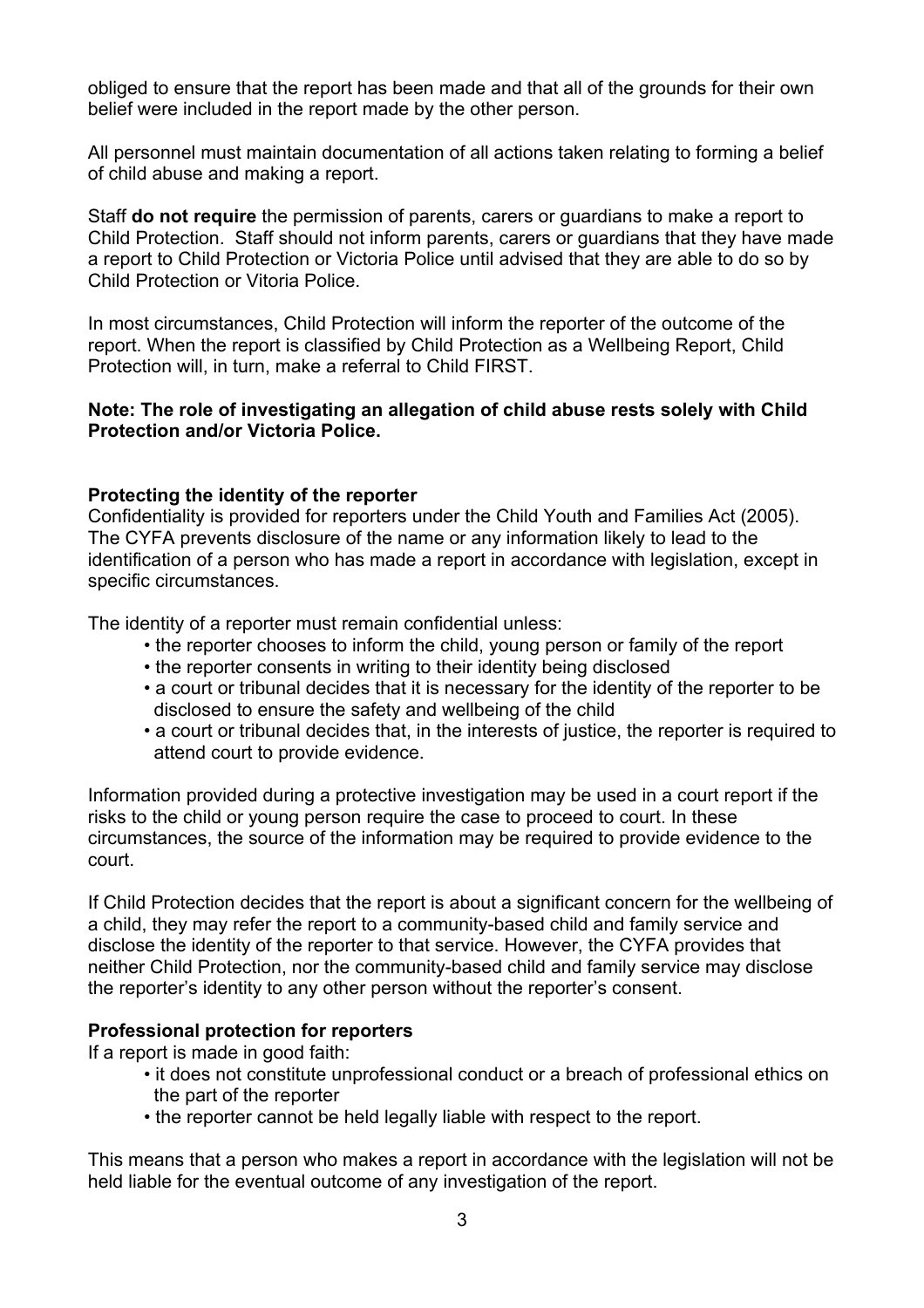## **Failure to report**

Breaches of the Child Safe Policy or the Child Safe Code of Conduct will result in appropriate action being taken. Such action, depending upon the breach, may include a formal discussion with Principal Class, formal action following advice from Conduct and Ethics and/or Victorian Police intervention as a result of a criminal action.

Failure to report or take action in relation to child sexual abuse can now constitute a criminal offence.

**Failure to disclose:** This offence applies to all adults who form a reasonable belief that another adult may have committed a sexual offence against a child (under 16 years of age) and fails to report this information to Victoria Police.

**Failure to protect:** This offence applies to a person in a position of authority within an organisation who:

a) knows of a substantial risk that a child (under 16 years of age), under the care, supervision or authority of the organisation will become a victim of a sexual offence committed by an adult associated with the organisation and,

b) negligently fails to remove or reduce the risk of harm.

A failure by mandated professionals and staff members to report a reasonable belief that a child is in need of protection from significant harm as a result of abuse may result in the person being prosecuted and a court imposing a fine under the CYFA.

## **Confidentiality**

Staff must respect confidentiality when dealing with a case of suspected child abuse and neglect, and may discuss case details and the identity of the child or the young person and their family only with those involved in managing the situation.

When a child or young person has moved to another school, professional judgement should be exercised as to what information needs to be passed on. This will be guided by usual procedures for passing on information about a child's general wellbeing or special needs, and the role of the school in any ongoing care plans.

## **Interviews at Victorian schools**

Child Protection may conduct interviews of children and young people at school without parental knowledge or consent. However, a child will only be interviewed at a Victorian school in exceptional circumstances and if it is in the child's best interests to proceed in this manner. Child Protection will notify the school of any intention to interview a child or young person. This may occur regardless of whether the school is the source of the report to Child Protection.

When Child Protection practitioners arrive at the school, the Principal or their nominee should ask to see their identification before allowing Child Protection to have access to the child or young person.

Children and young people should be advised of their right to have a supportive adult present during interviews. If a child is too young to understand the significance of the interview, a staff member should make arrangements for a supportive adult to attend with the child.